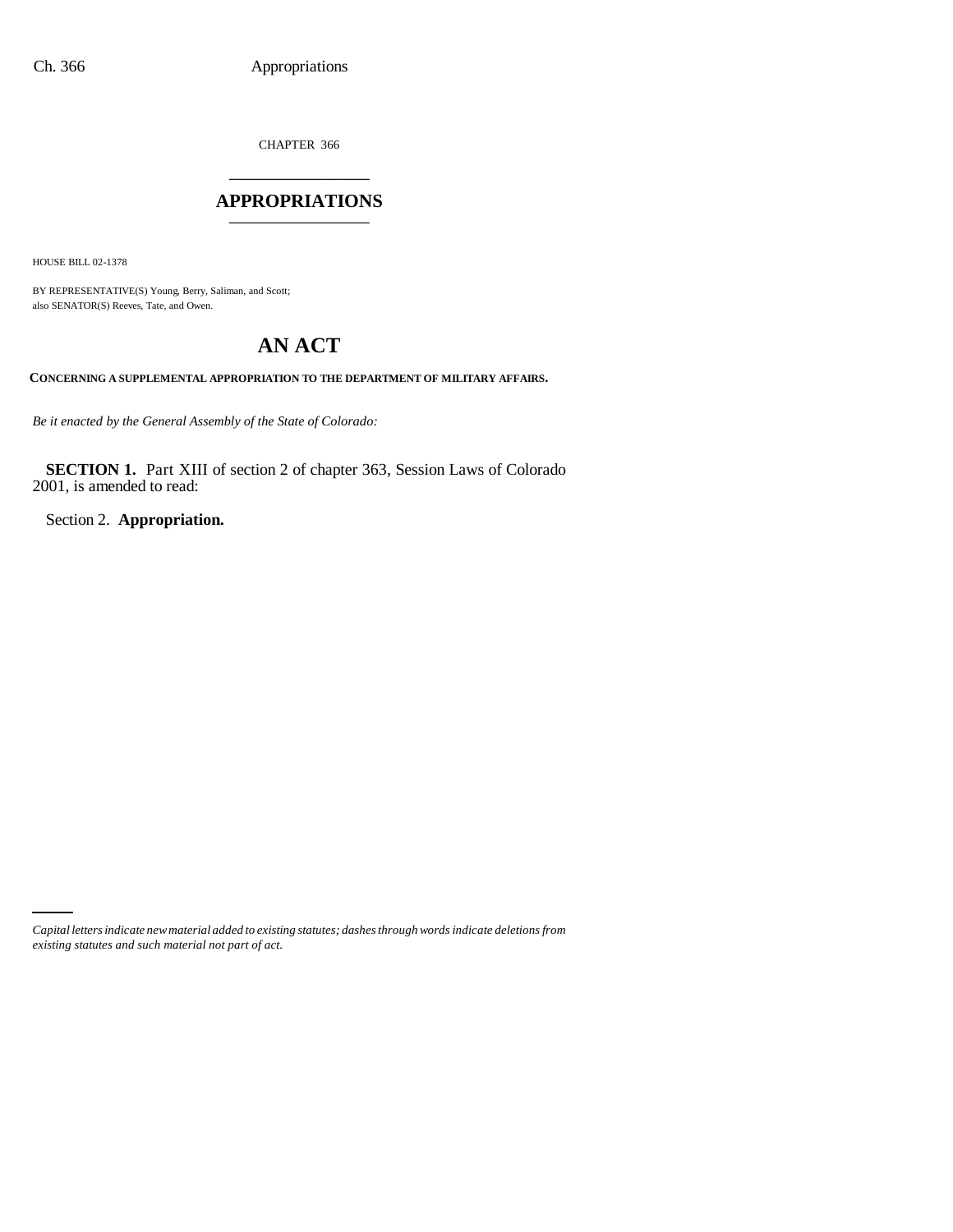## Ch. 366 Appropriations

|                 |       |                | APPROPRIATION FROM |              |               |              |  |  |  |
|-----------------|-------|----------------|--------------------|--------------|---------------|--------------|--|--|--|
| ITEM &          | TOTAL | <b>GENERAL</b> | GENERAL            | CASH         | <b>CASH</b>   | FEDERAL      |  |  |  |
| <b>SUBTOTAL</b> |       | FUND           | <b>FUND</b>        | <b>FUNDS</b> | <b>FUNDS</b>  | <b>FUNDS</b> |  |  |  |
|                 |       |                | <b>EXEMPT</b>      |              | <b>EXEMPT</b> |              |  |  |  |
|                 |       |                |                    |              |               |              |  |  |  |

**PART XIII**

#### **DEPARTMENT OF MILITARY AFFAIRS**

#### **(1) EXECUTIVE DIRECTOR AND ARMY NATIONAL GUARD**

| <b>Personal Services</b>      | 1,507,525 | 1,433,676    | $3,168^a$   | 70,681         |
|-------------------------------|-----------|--------------|-------------|----------------|
|                               | 1,493,459 | 1,419,610    |             |                |
|                               |           | $(26.2$ FTE) | $(0.1$ FTE) | $(0.8$ FTE $)$ |
| Health, Life, and Dental      | 226,353   | 84,842       |             | 141,511        |
|                               | 221,051   | 82,855       |             | 138,196        |
| Short-term Disability         | 3,245     | 1,248        |             | 1,997          |
| <b>Salary Survey</b>          | 202,992   | 87,179       |             | 115,813        |
| Anniversary Increases         | 73,904    | 34,501       |             | 39,403         |
| Workers' Compensation         | 68,491    | 19,377       |             | 49,114         |
|                               | 65,190    | 18,443       |             | 46,747         |
| <b>Operating Expenses</b>     | 895,428   | 546,895      |             | 348,533        |
|                               | 892,049   | 543,516      |             |                |
| <b>Information Technology</b> |           |              |             |                |
| <b>Asset Maintenance</b>      | 32,429    | 27,506       |             | 4,923          |
| Legal Services for 110        |           |              |             |                |
| hours                         | 6,427     | 6,427        |             |                |
| Purchase of Services from     |           |              |             |                |
| <b>Computer Center</b>        | 2,227     | 2,227        |             |                |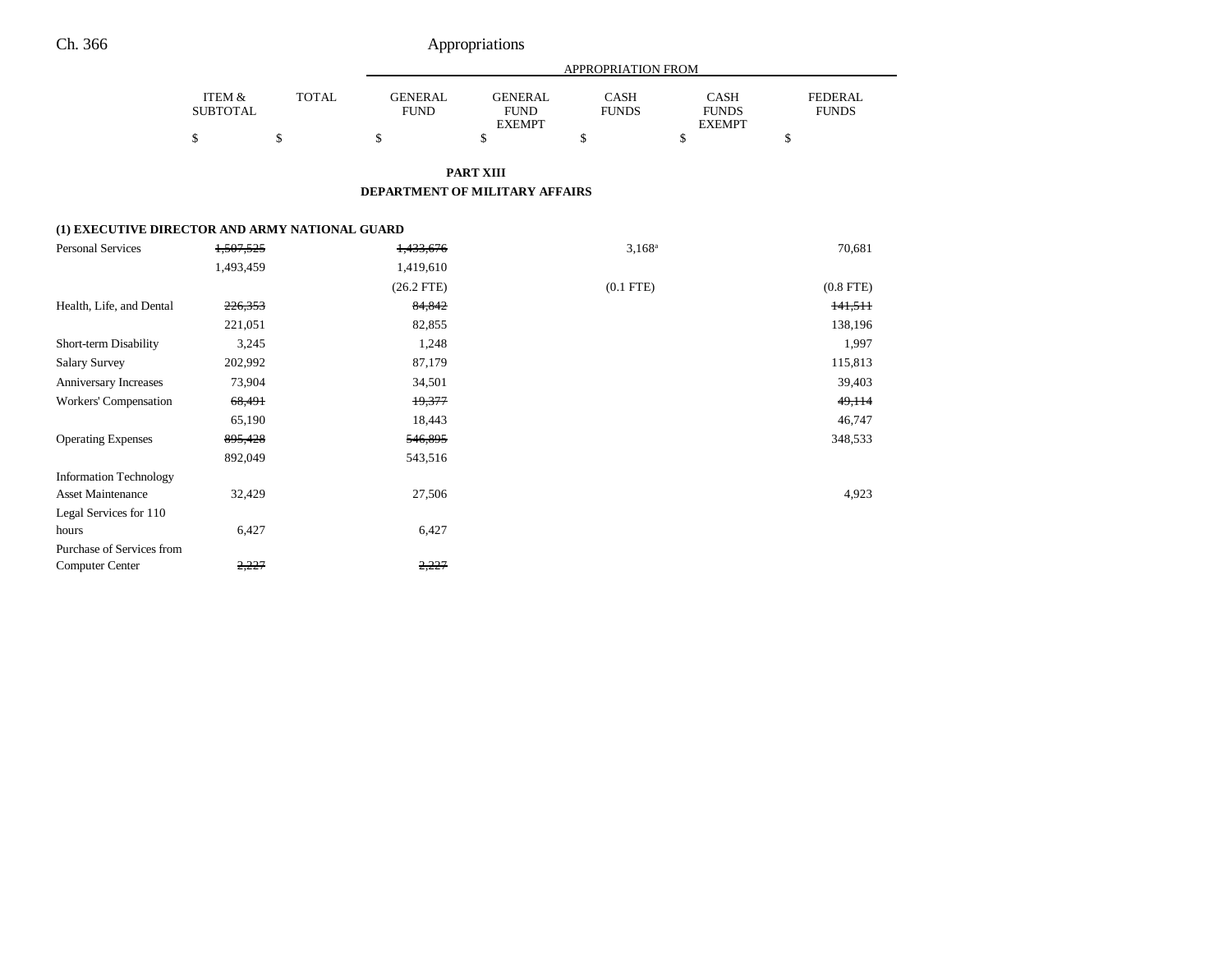|                                | 4,829               | 4,829       |            |                |
|--------------------------------|---------------------|-------------|------------|----------------|
| Payment to Risk                |                     |             |            |                |
| Management and                 |                     |             |            |                |
| <b>Property Funds</b>          | H <sub>2</sub> ,189 | 112,189     |            |                |
|                                | 62,534              | 62,534      |            |                |
| Vehicle Lease Payments         | 41,745              | 41,745      |            |                |
|                                | 39,978              | 39,978      |            |                |
| <b>ADP</b> Capital Outlay      | 39,341              | 39,341      |            |                |
| Capitol Complex Leased         |                     |             |            |                |
| Space                          | 76,015              | 44,401      |            | 31,614         |
|                                | 81,453              | 47,753      |            | 33,700         |
| <b>Utilities</b>               | 593,817             | 452,637     |            | 141,180        |
|                                | 653,601             | 512,421     |            |                |
| Local Armory Incentive         |                     |             |            |                |
| Plan                           | 21,841              |             | $21,841^a$ |                |
| Colorado National Guard        |                     |             |            |                |
| <b>Tuition Fund</b>            | 386,000             | 386,000     |            |                |
| Army National Guard            |                     |             |            |                |
| Cooperative Agreement          | 1,229,022           |             |            | 1,229,022      |
|                                |                     |             |            | $(8.5$ FTE $)$ |
| <b>Administrative Services</b> | 251,029             | 144,882     |            | 106,147        |
|                                | 246,554             | 140,407     |            |                |
|                                |                     | $(3.3$ FTE) |            | $(1.8$ FTE)    |
|                                |                     | 5,770,020   |            |                |
|                                |                     | 5,755,899   |            |                |
|                                |                     |             |            |                |

a These amounts shall be from fees, including armory rental fees.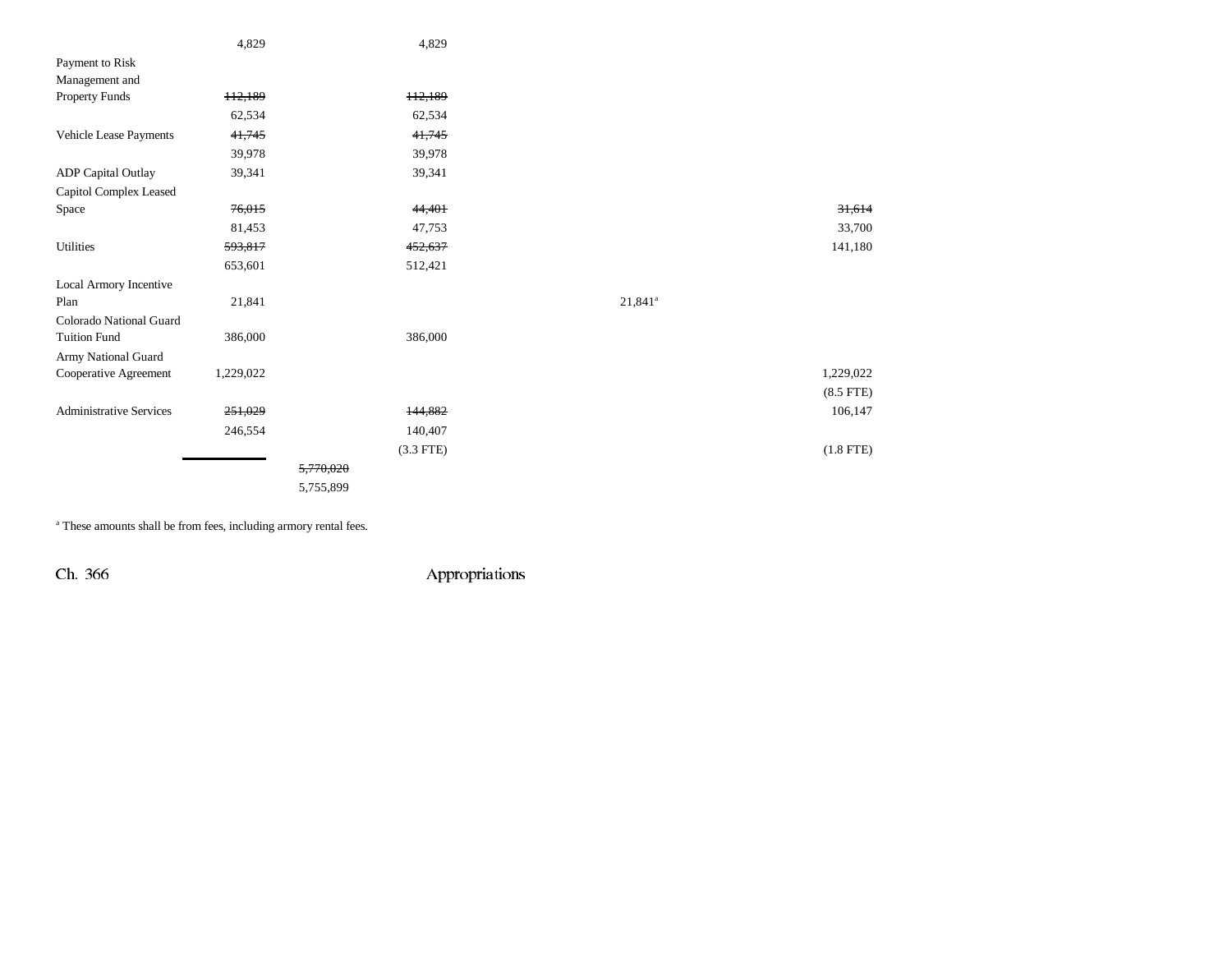| h. 366 |  |
|--------|--|
|        |  |

|                                               |                           |              |                               |                                                | APPROPRIATION FROM          |                                              |                                |
|-----------------------------------------------|---------------------------|--------------|-------------------------------|------------------------------------------------|-----------------------------|----------------------------------------------|--------------------------------|
|                                               | ITEM &<br><b>SUBTOTAL</b> | <b>TOTAL</b> | <b>GENERAL</b><br><b>FUND</b> | <b>GENERAL</b><br><b>FUND</b><br><b>EXEMPT</b> | <b>CASH</b><br><b>FUNDS</b> | <b>CASH</b><br><b>FUNDS</b><br><b>EXEMPT</b> | <b>FEDERAL</b><br><b>FUNDS</b> |
|                                               | \$                        | \$           | \$                            | $\$$                                           | \$                          | \$                                           | \$                             |
|                                               |                           |              |                               |                                                |                             |                                              |                                |
| (2) AIR NATIONAL GUARD                        |                           |              |                               |                                                |                             |                                              |                                |
| Operations and                                |                           |              |                               |                                                |                             |                                              |                                |
| Maintenance Agreement                         |                           |              |                               |                                                |                             |                                              |                                |
| for Buckley/Greeley                           | 2,941,039                 |              | 462,179(M)                    |                                                |                             |                                              | 2,478,860                      |
|                                               | 2,923,192                 |              | 444,332(M)                    |                                                |                             |                                              |                                |
|                                               |                           |              | $(5.4$ FTE)                   |                                                |                             |                                              | $(35.7$ FTE)                   |
| Security for Greeley                          | 391,444                   |              |                               |                                                |                             |                                              | 391,444                        |
|                                               |                           |              |                               |                                                |                             |                                              | $(5.0$ FTE)                    |
|                                               |                           | 3,332,483    |                               |                                                |                             |                                              |                                |
|                                               |                           | 3,314,636    |                               |                                                |                             |                                              |                                |
|                                               |                           |              |                               |                                                |                             |                                              |                                |
| (3) FEDERAL FUNDED<br>PROGRAMS <sup>171</sup> |                           |              |                               |                                                |                             |                                              |                                |
| <b>Personal Services</b>                      | 85,225,275                |              |                               |                                                |                             |                                              | 85,225,275                     |
|                                               |                           |              |                               |                                                |                             |                                              | $(1,198.0$ FTE)                |
| Operating and                                 |                           |              |                               |                                                |                             |                                              |                                |
| Maintenance                                   | 21,103,974                |              |                               |                                                |                             |                                              | 21,103,974                     |
| Construction                                  | 384,970                   |              |                               |                                                |                             |                                              | 384,970                        |
| Special Programs                              | 861,500                   |              |                               |                                                |                             |                                              | 861,500                        |
|                                               |                           | 107,575,719  |                               |                                                |                             |                                              |                                |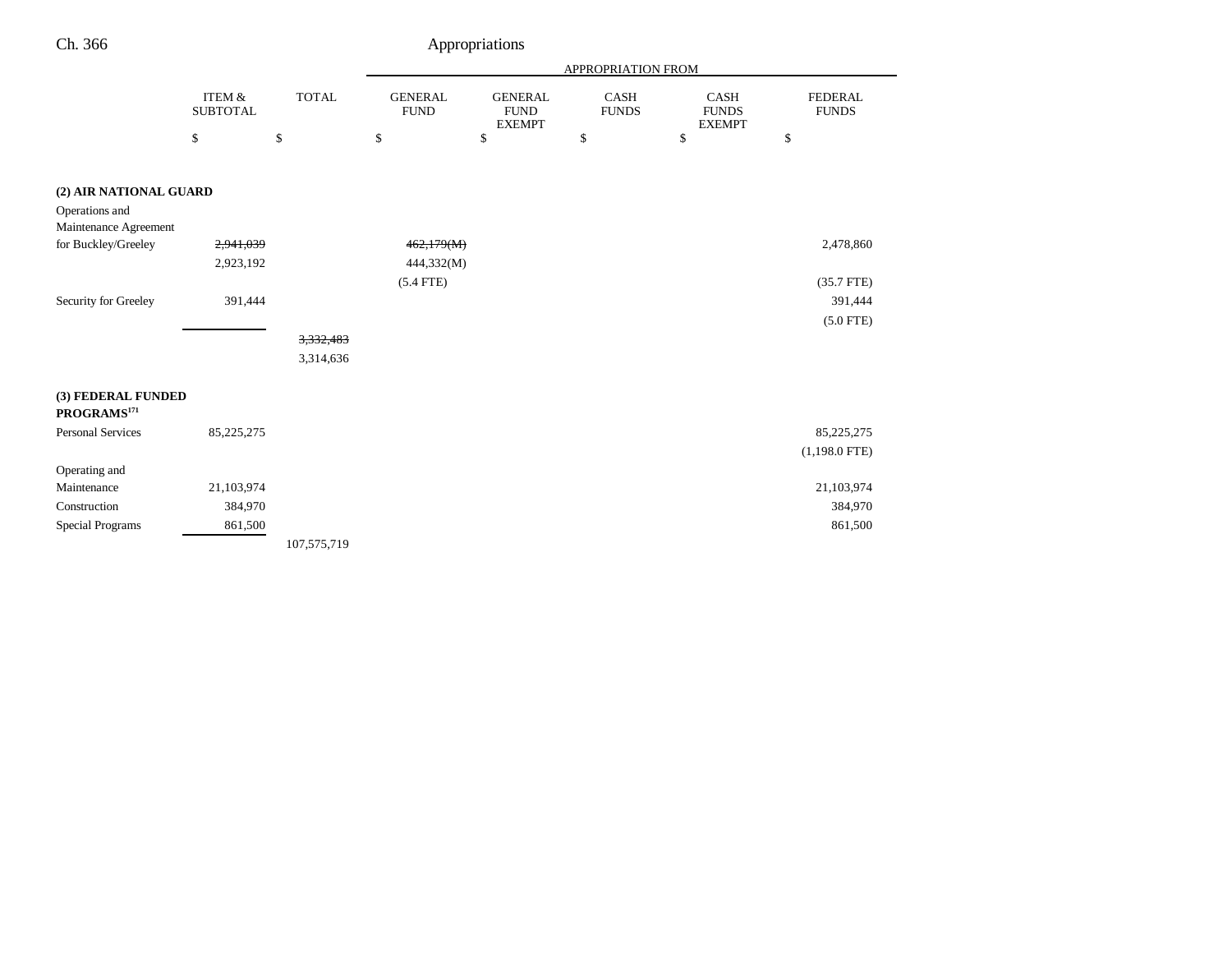#### **(4) CIVIL AIR**

| PATROL |  |  |
|--------|--|--|
|--------|--|--|

| <b>Personal Services</b>          | 104,618       | 104,618        |          |                            |
|-----------------------------------|---------------|----------------|----------|----------------------------|
|                                   |               | $(2.0$ FTE $)$ |          |                            |
| <b>Operating Expenses</b>         | 29,296        | 29,296         |          |                            |
|                                   | 23,097        | 23,097         |          |                            |
| <b>Aircraft Maintenance</b>       | 35,400        | 35,400         |          |                            |
|                                   | 169,314       |                |          |                            |
|                                   | 163,115       |                |          |                            |
|                                   |               |                |          |                            |
| <b>TOTALS PART XIII</b>           |               |                |          |                            |
| (MILITARY AFFAIRS) <sup>4,5</sup> | \$116,847,536 | \$4,096,566    | \$25,009 | \$112,725,961"             |
|                                   | \$116,809,369 | \$4,061,995    |          | \$112,722,365 <sup>a</sup> |

<sup>a</sup> These federal dollars are pursuant to agreements with the federal government regarding the operation of Army National Guard and Air National Guard facilities as well as operations of the Colorado National Guard pursuant to federal directives.

**FOOTNOTES** -- The following statements are referenced to the numbered footnotes throughout section 2.

4 (Governor lined through this provision. See L. 2001, p. 2345.)

5 All Departments, Totals -- The General Assembly requests that copies of all reports requested in other footnotes contained in this act be delivered to the Joint Budget Committee and the majority and minority leadership in each house of the General Assembly. Each principal department of the state shall produce its rules in an electronic format that is suitable for public access through electronic means. Such rules in such format shall be submitted to the Office of Legislative Legal Services for publishing on the Internet. It is the intent of the General Assembly that this be done within existing resources.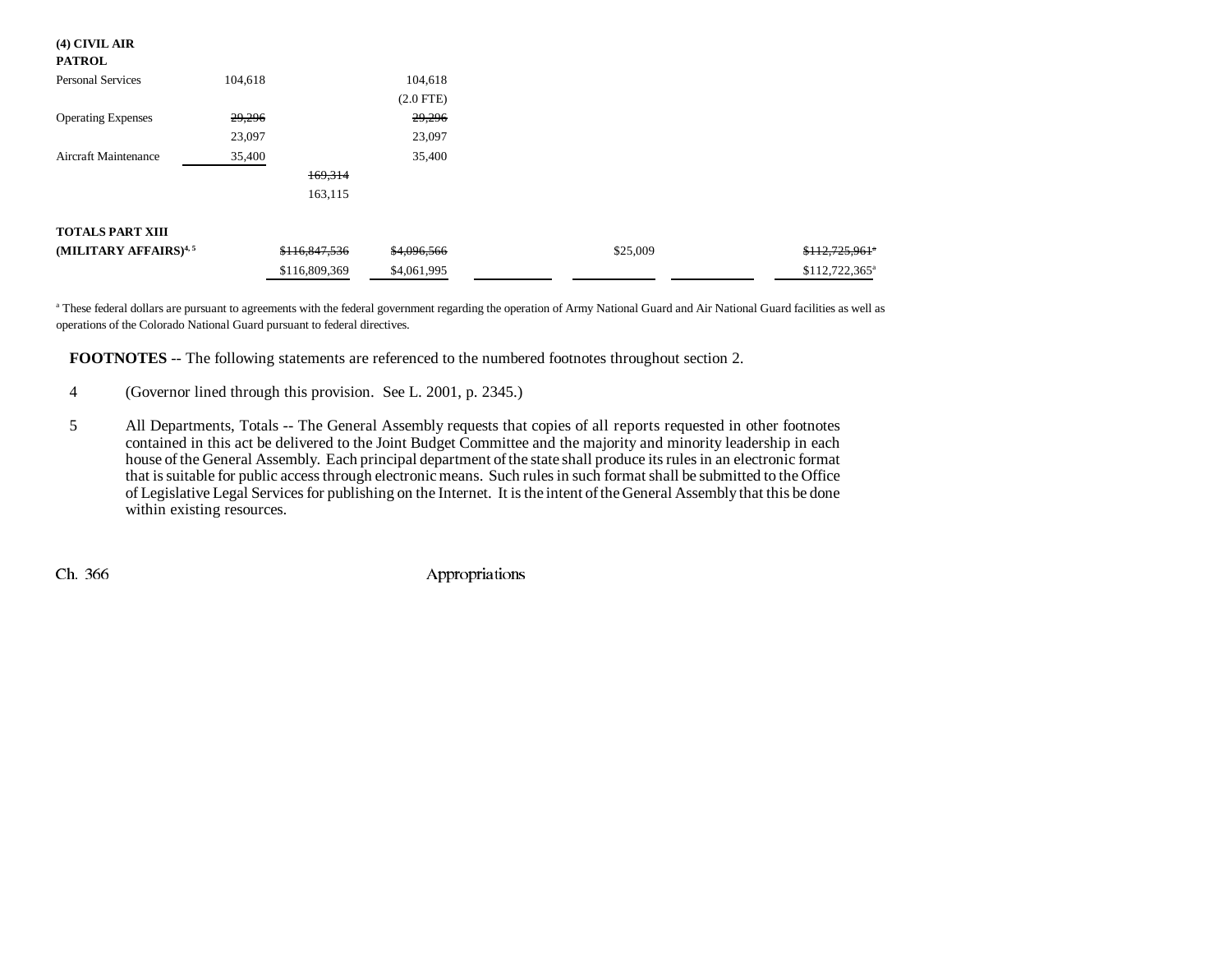### Ch. 366 Appropriations

|                 |       |             | APPROPRIATION FROM |              |               |              |  |  |
|-----------------|-------|-------------|--------------------|--------------|---------------|--------------|--|--|
|                 |       |             |                    |              |               |              |  |  |
| ITEM &          | TOTAL | GENERAL     | <b>GENERAL</b>     | CASH         | <b>CASH</b>   | FEDERAL      |  |  |
| <b>SUBTOTAL</b> |       | <b>FUND</b> | <b>FUND</b>        | <b>FUNDS</b> | <b>FUNDS</b>  | <b>FUNDS</b> |  |  |
|                 |       |             | <b>EXEMPT</b>      |              | <b>EXEMPT</b> |              |  |  |
| D               |       |             |                    |              |               |              |  |  |

171 Department of Military Affairs, Federal Funded Programs -- These federal funds are shown for informational purposes. These funds are not to be included in the spending authority for the Department because these funds do not flow through the accounting system of the state. It is the intent of the General Assembly that these programs, funding, and FTE are included to demonstrate the full scope of activities of the Department of Military Affairs.

**SECTION 2.** Part XIII (1) of section 1 of chapter 353, Session Laws of Colorado 2001, is amended to read:

#### Section 2. **Appropriation.**

#### **PART XIII DEPARTMENT OF MILITARY AFFAIRS**

#### **(1) EXECUTIVE DIRECTOR AND ARMY NATIONAL GUARD**

| <b>Personal Services</b>      | 1,420,092 | 1,357,055    | $3,232^a$      | 59,805         |
|-------------------------------|-----------|--------------|----------------|----------------|
|                               |           | $(26.0$ FTE) | $(0.1$ FTE $)$ | $(0.8$ FTE $)$ |
| Health, Life, and Dental      | 184,319   | 63,277       |                | 121,042        |
| Short-term Disability         | 1,910     | 730          |                | 1,180          |
| <b>Salary Survey</b>          | 193,030   | 70,716       |                | 122,314        |
| Anniversary Increase          | 79,130    | 36,785       |                | 42,345         |
| Workers' Compensation         | 97,845    | 27,681       |                | 70,164         |
| <b>Operating Expenses</b>     | 890,965   | 542,432      |                | 348,533        |
| <b>Information Technology</b> |           |              |                |                |
| <b>Asset Maintenance</b>      | 32,429    | 27,506       |                | 4,923          |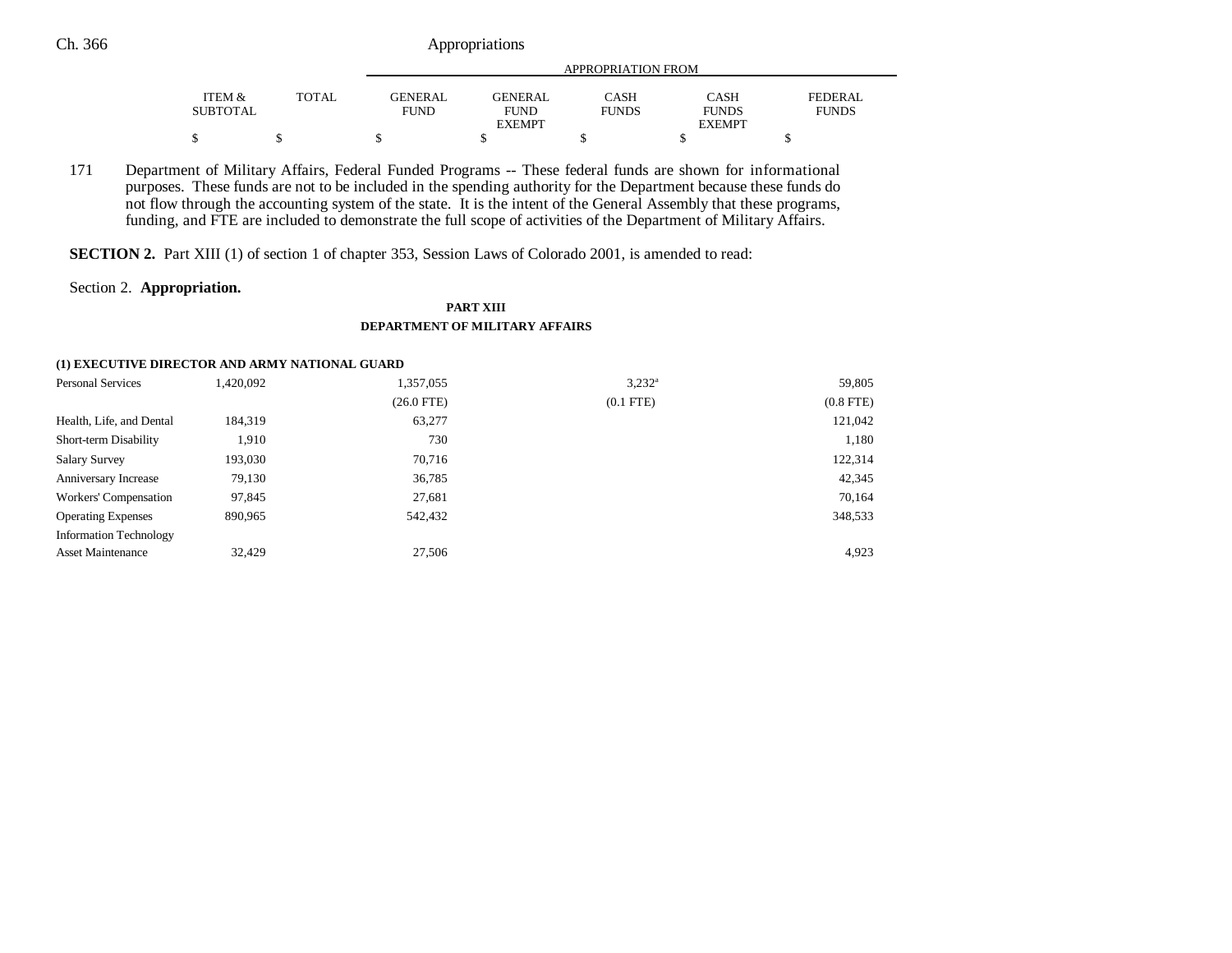| Legal Services for 110         |           |             |                       |             |
|--------------------------------|-----------|-------------|-----------------------|-------------|
| hours                          | 6,139     | 6,139       |                       |             |
| Purchase of Services from      |           |             |                       |             |
| Computer Center                | 3,084     | 3,084       |                       |             |
| Payment to Risk                |           |             |                       |             |
| Management and                 |           |             |                       |             |
| Property Funds                 | 120,007   | 120,007     |                       |             |
| Vehicle Lease Payments         | 41,014    | 41,014      |                       |             |
| <b>ADP</b> Capital Outlay      | 26,940    | 26,940      |                       |             |
| <b>Leased Space</b>            | 4,703     | 4,703       |                       |             |
| Capitol Complex Leased         |           |             |                       |             |
| Space                          | 78,314    | 45,744      |                       | 32,570      |
| Utilities                      | 639,756   | 508,006     |                       | 131,750     |
|                                | 745,330   | 613,580     |                       |             |
| Local Armory Incentive         |           |             |                       |             |
| Plan                           | 21,841    |             | $21,841$ <sup>a</sup> |             |
| Colorado National Guard        |           |             |                       |             |
| <b>Tuition Fund</b>            | 386,000   | 386,000     |                       |             |
| Army National Guard            |           |             |                       |             |
| Cooperative Agreement          | 1,156,202 |             |                       | 1,156,202   |
|                                |           |             |                       | $(8.3$ FTE) |
| <b>Administrative Services</b> | 300,732   | 134,838     |                       | 165,894     |
|                                |           | $(2.4$ FTE) |                       | $(3.3$ FTE) |
|                                |           |             |                       |             |

5,684,452

5,790,026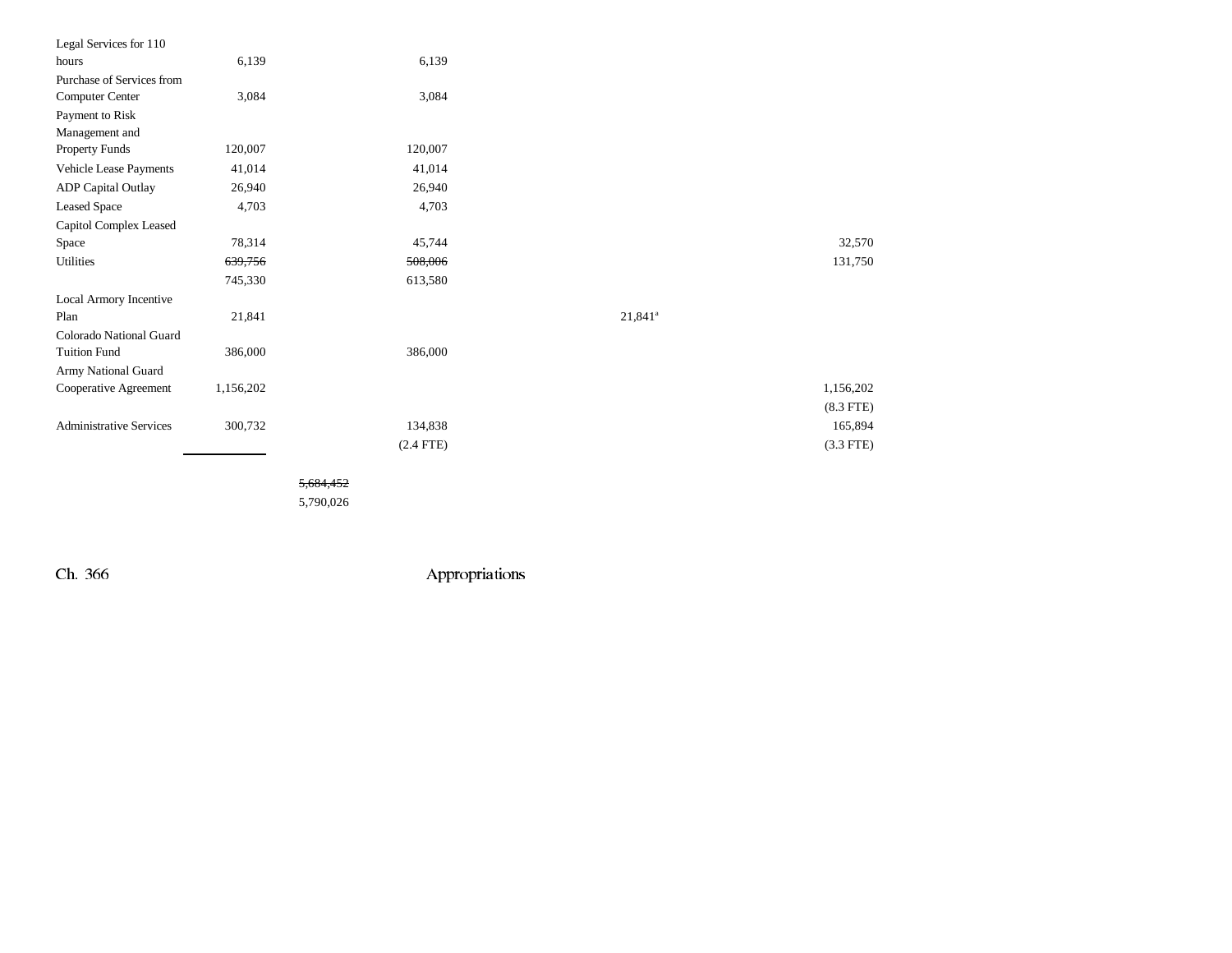| Ch. 366 | Appropriations |
|---------|----------------|
|---------|----------------|

|                                                                              | <b>APPROPRIATION FROM</b> |               |                               |                                                |                             |                                              |                                |
|------------------------------------------------------------------------------|---------------------------|---------------|-------------------------------|------------------------------------------------|-----------------------------|----------------------------------------------|--------------------------------|
|                                                                              | ITEM &<br><b>SUBTOTAL</b> | <b>TOTAL</b>  | <b>GENERAL</b><br><b>FUND</b> | <b>GENERAL</b><br><b>FUND</b><br><b>EXEMPT</b> | <b>CASH</b><br><b>FUNDS</b> | <b>CASH</b><br><b>FUNDS</b><br><b>EXEMPT</b> | <b>FEDERAL</b><br><b>FUNDS</b> |
|                                                                              | \$                        | \$            | э                             | œ<br>Φ                                         | ¢<br>Φ                      | Φ                                            | œ<br>Φ                         |
| <sup>a</sup> These amounts shall be from fees, including armory rental fees. |                           |               |                               |                                                |                             |                                              |                                |
| <b>TOTALS PART XIII</b>                                                      |                           |               |                               |                                                |                             |                                              |                                |
| (MILITARY AFFAIRS) <sup>5,6</sup>                                            |                           | \$116,680,090 | \$4,027,529                   |                                                | \$25,073                    |                                              | $$112,627,488$ <sup>a</sup>    |
|                                                                              |                           | \$116,785,664 | \$4,133,103                   |                                                |                             |                                              |                                |

<sup>a</sup> These federal dollars are pursuant to agreements with the federal government regarding the operation of Army National Guard and Air National Guard facilities as well as operations of the Colorado National Guard pursuant to federal directives.

**SECTION 3. Effective date.** This act shall take effect upon passage; except that this act shall only take effect if the following bills are enacted at the Second Regular Session of the Sixty-third General Assembly and become law: House Bill 02-1366; House Bill 02-1367; House Bill 02-1368; House Bill 02-1369; House Bill 02-1370; House Bill 02-1371; House Bill 02-1372; House Bill 02-1373; House Bill 02-1374; House Bill 02-1375; House Bill 02-1376; House Bill 02-1377; House Bill 02-1379; House Bill 02-1380; House Bill 02-1381; House Bill 02-1382; House Bill 02-1383; House Bill 02-1384; House Bill 02-1385; House Bill 02-1386; House Bill 02-1387; House Bill 02-1388; House Bill 02-1389; House Bill 02-1390; House Bill 02-1391; House Bill 02-1392; House Bill 02-1393; and House Bill 02-1394.